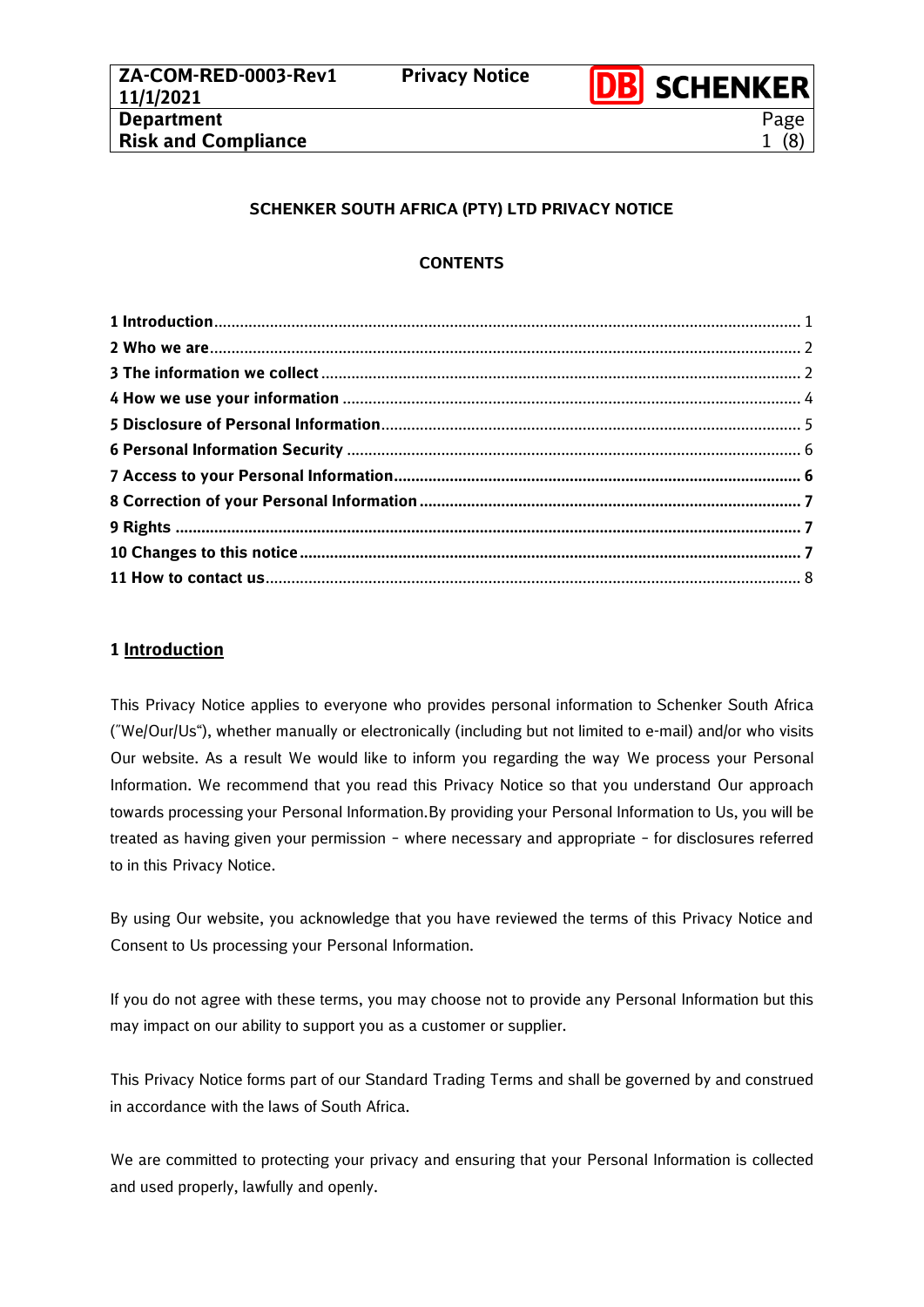Page 2 (8)

#### **Definition of Personal Information**

According to the Protection of Personal Information Act, 2013 (˝POPIA") ''Personal Information'' means information relating to an identifiable, living, natural person, and where it is applicable, an identifiable, existing juristic person. If you need further examples of personal information please visit the following link: [www.gov.za/documents/download.php?f=204368](http://www.gov.za/documents/download.php?f=204368)

### <span id="page-1-0"></span>**2 Who we are**

DB Schenker is one of the world's leading global logistics provider. We support industry and trade in the global exchange of goods through land transport, worldwide air and ocean freight, contract logistics and supply chain management. Integrated logistics resides at the world's most important intersections, where the flow of goods creates an effective link between carriers. Our value-added services ensure the flow of goods continues seamlessly and supply chains stay lean and optimized for success. Our business holds top positions in automotive, technology, consumer goods, trade fair logistics, special transports, and special events logistics.

### <span id="page-1-1"></span>**3 The information we collect**

# **Collection of Personal Information**

We process your Personal Information mainly to provide you with access to our services, to help Us improve our service offerings to you, to support our contractual relationship with you (including but not limited to, sharing your information with CGIC, their affiliates, appointed intermediaries, services providers and information agencies some of which may be outside the jurisdiction of South Africa) and for certain other purposes explained below. The type of information We collect will depend on the purpose for which it is collected and used. We will only collect personal information that We need for that purpose.

We collect information directly from you where you provide Us with your personal details, for example when you purchase a service from us, or supply a product to Us or when you submit enquiries to Us or contact Us. Where possible, We will inform you what information you are required to provide to Us and what information is optional.

Examples of information we collect is:

- Name;
- address;
- postal address;
- billing address;
- email address;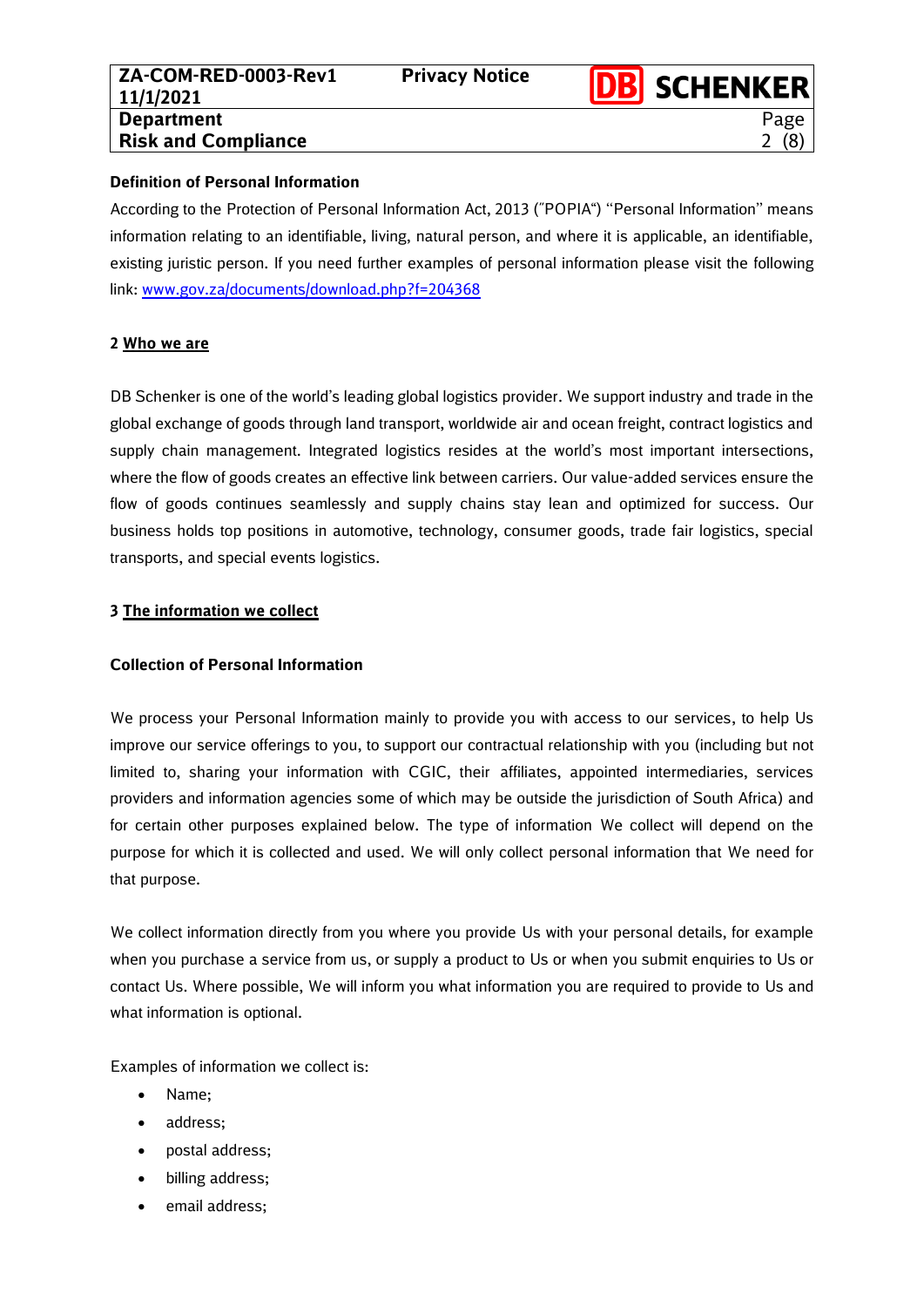- telephone/cell number;
- user-generated content, posts and other content submitted to our web site.

We also collect information about you from other sources as explained below. With your consent, We may also supplement the information that you provide to Us with information We receive from other companies in Our industry in order to offer you a more consistent and personalised experience in your interactions with Us.

### **Collection of Non-Personal Information**

We may automatically collect non-Personal Information about you such as the type of internet browsers you use or the website from which you linked to Our website. We may also aggregate details which you have submitted to the site (for example, the products or services you are interested in). You cannot be identified from this information and it is only used to assist Us in providing an effective service on Our website. We may from time-to-time supply third parties with this non-personal or aggregated data for uses in connection with Our website.

### **Cookies policy**

We use the term "cookies" to refer to cookies and other similar technologies covered by the Protection of Personal Information Act on privacy in electronic communications.

#### • **What is a cookie?**

Cookies are small data files that your browser places on your computer or device. Cookies help your browser navigate a website and the cookies themselves cannot collect any information stored on your computer or your files. When a server uses a web browser to read cookies they can help a website deliver a more user-friendly service. To protect your privacy, your browser only gives a website access to the cookies it has already sent to you.

#### • **Why do we use cookies?**

We use cookies to learn more about the way you interact with our content and help us to improve your experience when visiting Our website. Cookies remember the type of browser you use and which additional browser software you have installed. They also remember your preferences, such as language and region, which remain as your default settings when you revisit the website. Cookies also allow you to rate pages and fill in comment forms. Some of the cookies We use are session cookies and only last until you close your browser, others are persistent cookies which are stored on your computer for longer. For further details on the various types of cookies We use, please read our [cookie policy.](http://www.shell.com/zaf/about-our-website/privacy-policy/cookie-policy/cookie-type.html)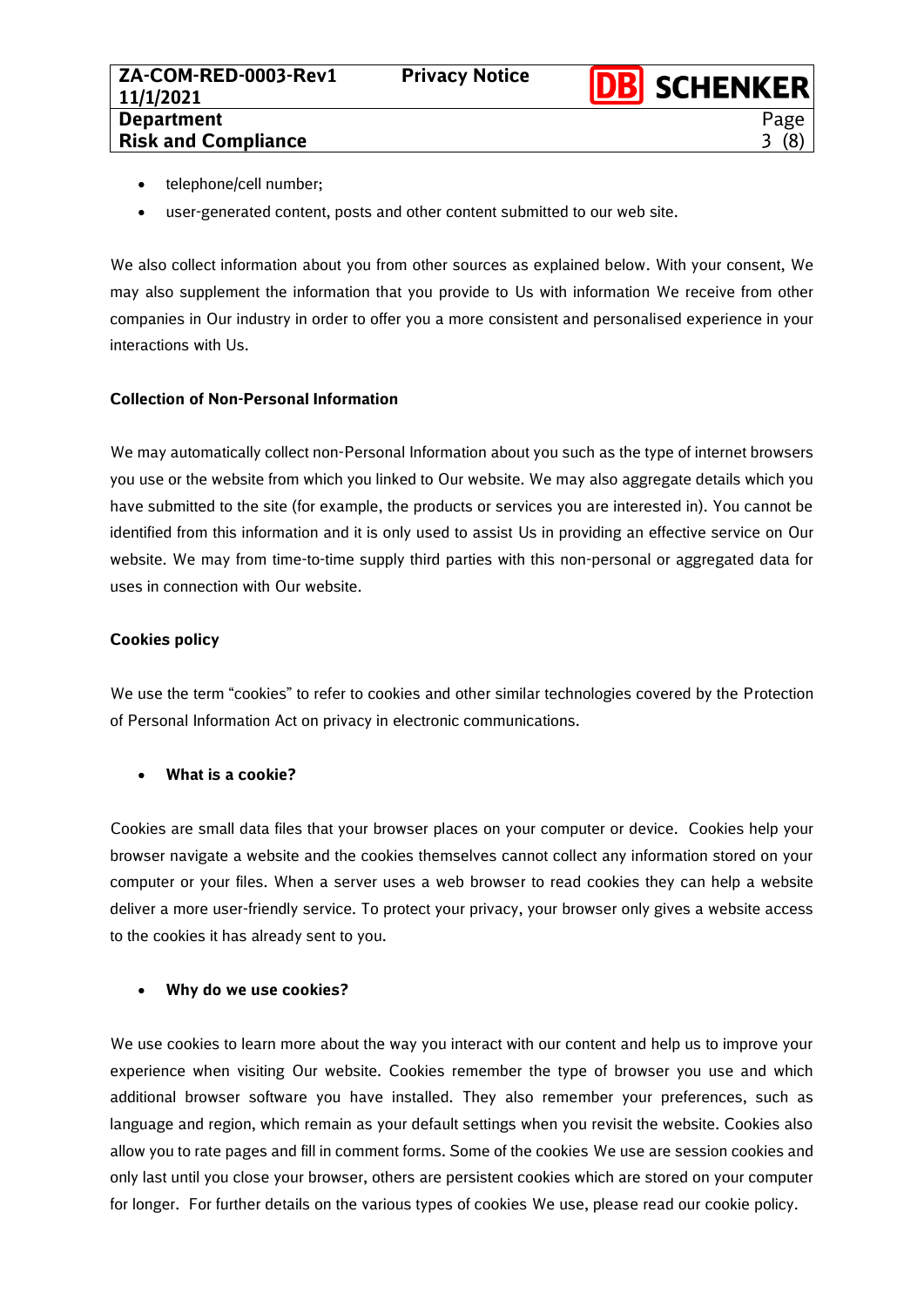Page 4 (8)

#### • **How are third party cookies used?**

For some of the functions within Our website We use third party suppliers, for example, when you visit a page with videos embedded from or links to YouTube. These videos or links (and any other content from third party suppliers) may contain third party cookies and you may wish to consult the policies of these third-party websites for information regarding their use of cookies. For further details on the thirdparty cookies that We use, please read our page on [cookie types.](http://www.shell.com/zaf/about-our-website/privacy-policy/cookie-policy/cookie-type.html)

# • **How do I reject and delete cookies?**

We will not use cookies to collect personally identifiable information about you. However, should you wish to do so, you can choose to reject or block the cookies set by the websites of any third-party suppliers by changing your browser settings – see the Help function within your browser for further details. Please note that most browsers automatically accept cookies so if you do not wish cookies to be used you may need to actively delete or block the cookies.

You can also visit [www.allaboutcookies.org](http://www.allaboutcookies.org/) for details on how to delete or reject cookies and for further information on cookies generally. For information on the use of cookies in mobile phone browsers and for details on how to reject or delete such cookies, please refer to your handset manual. Note, however, that if you reject the use of cookies you will still be able to visit Our websites but some of the functions may not work correctly.

#### <span id="page-3-0"></span>**4 How we use your information**

We will use your Personal and Non-Personal Information only for the purposes for which it was collected or agreed with you, for example:

- Analyse the effectiveness of our advertisements
- Evaluate the use of the site, products and services
- For audit and record keeping purposes
- For market research purposes
- For monitoring and auditing site usage
- Help speed up your future activities and experience on the site. For example, a site can recognise that you have provided your Personal Information and will not request the same information a second time.
- In connection with legal proceedings
- Make the site easier to use and to better tailor the site and our products to your interests and needs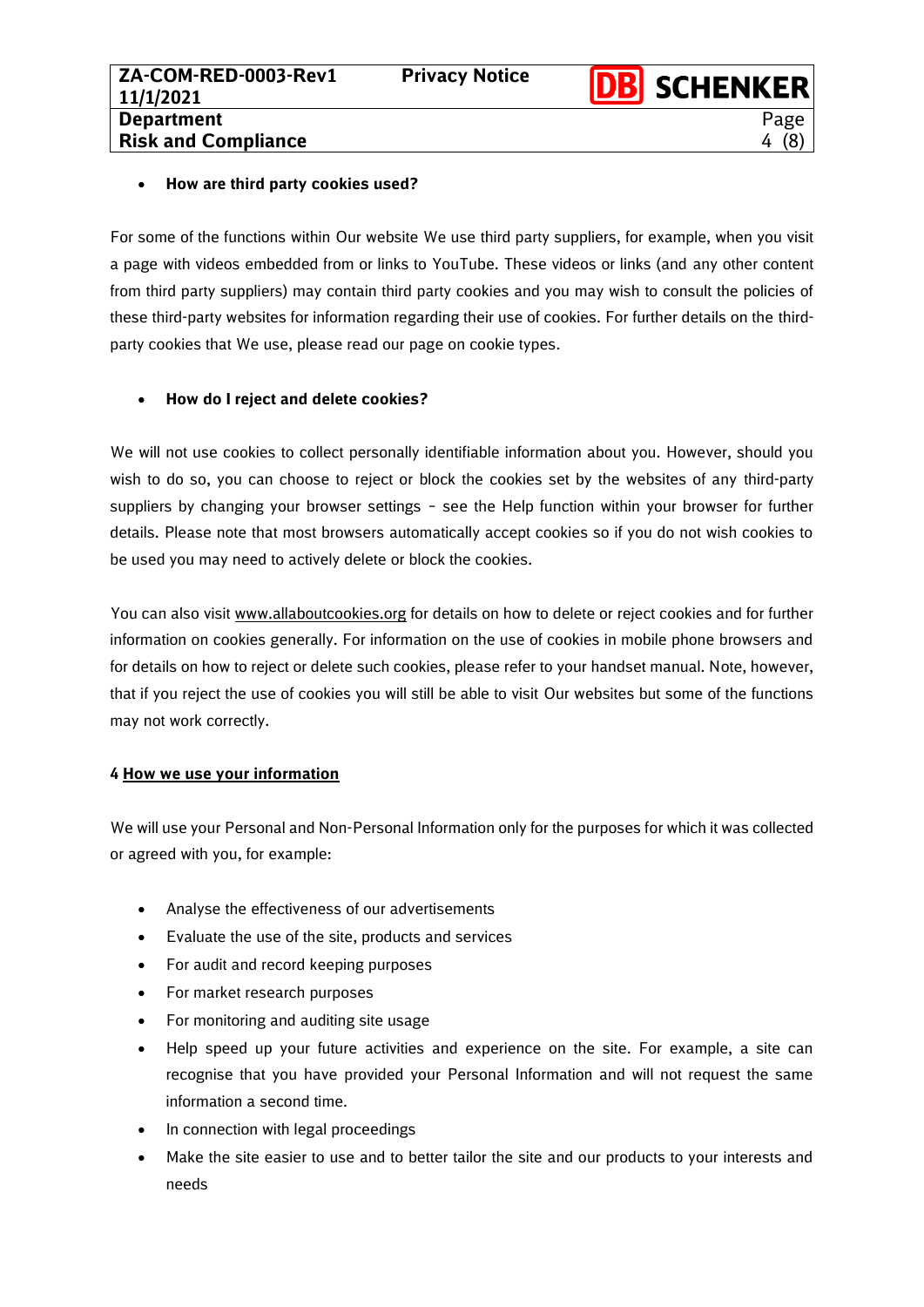Page 5 (8)

- Suggest products or services (including those of relevant third parties) which we think may be of interest to you
- To assist with business development
- To carry out our obligations arising from any contracts entered into between you and Us
- For statistical analysis
- To confirm and verify your identity or to verify that you are an authorised customer for security purposes
- To contact you regarding products and services which may be of interest to you, provided you have given Us consent to do so or you have previously requested a product or service from Us and the communication is relevant or related to that prior request and made within any timeframes established by applicable laws
- To notify you about changes to Our service
- To respond to your queries or comments
- We will also use your Personal Information to comply with legal and regulatory requirements or industry codes to which We subscribe or which apply to Us, or when it is otherwise allowed by law.
- Where We collect Personal Information for a specific purpose, We will not keep it for longer than is necessary to fulfil that purpose, unless We have to keep it for legitimate business or legal reasons. In order to protect information from accidental or malicious destruction, when We delete information from Our servers we may not immediately delete residual copies from our servers or remove information from our backup systems.
- You can opt out of receiving communications from Us at any time. Any direct marketing communications that We send to you will provide you with the information and means necessary to opt out.

# <span id="page-4-0"></span>**5 Disclosure of Personal Information**

We may disclose your Personal Information to Our business partners who are involved in the delivery of services to you. We have agreements in place to ensure that they comply with this Privacy Notice. We also have transborder agreements in place with these organisations.

We may share your Personal Information with, and obtain information about you from:

- Third parties for the purposes listed above;
- Other companies in our industry when we believe it will enhance the services and products We can offer to you, but only where you have not objected to such sharing;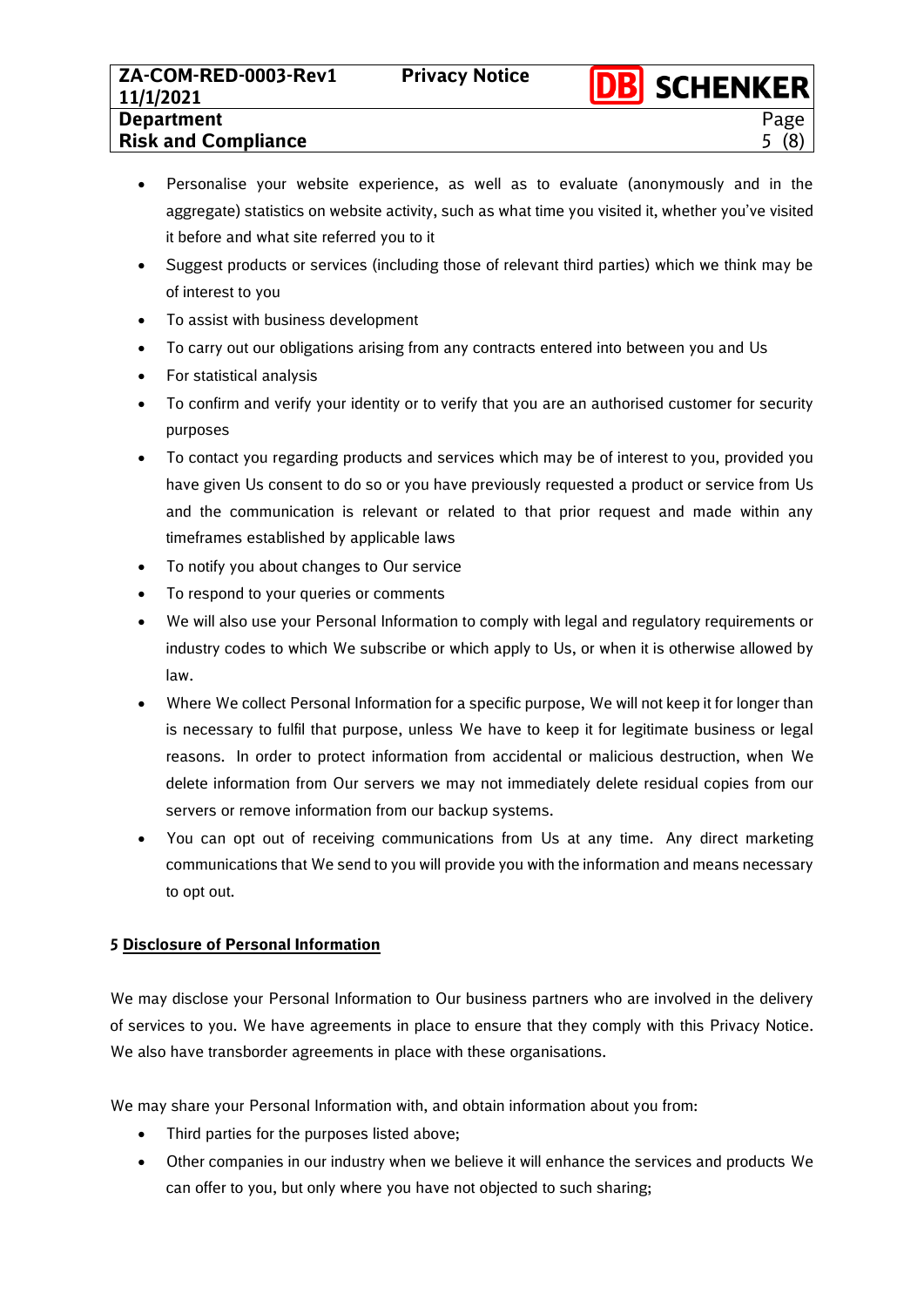6 (8)

• Other third parties from whom you have chosen to receive marketing information.

We may also disclose your information:

- Where We have a duty or a right to disclose in terms of law or industry codes;
- Where We believe it is necessary to protect our rights.

### <span id="page-5-0"></span>**6 Personal Information Security**

We are legally obliged to provide adequate protection for the Personal Information We hold and to stop unauthorised access and use of your personal information. We will, on an on-going basis, continue to review our security controls and related processes to ensure that your Personal Information is secure.

Our security policies and procedures cover:

- Acceptable usage of personal information;
- Access to personal information;
- Computer and network security;
- Governance and regulatory issues;
- Investigating and reacting to security incidents.
- Monitoring access and usage of personal information;
- Physical security;
- Retention and disposal of information;
- Secure communications:
- Security in contracting out activities or functions;

When We contract with third parties We impose appropriate security, privacy and confidentiality obligations on them to ensure that Personal Information We remain responsible for is kept secure.

We will ensure that anyone to whom We pass your Personal Information agrees to treat your information with the same level of protection as We are obliged to.

#### <span id="page-5-1"></span>**7 Access to your Personal Information**

You have the right to request a copy of the Personal Information We hold about you. To do this, simply contact Us at the numbers/addresses listed on our home page and specify what information you would like. We will take all reasonable steps to confirm your identity before providing details of your personal information. Please note that any such access request may be subject to a payment of a legally allowable fee as laid down in our POPI Act Policy.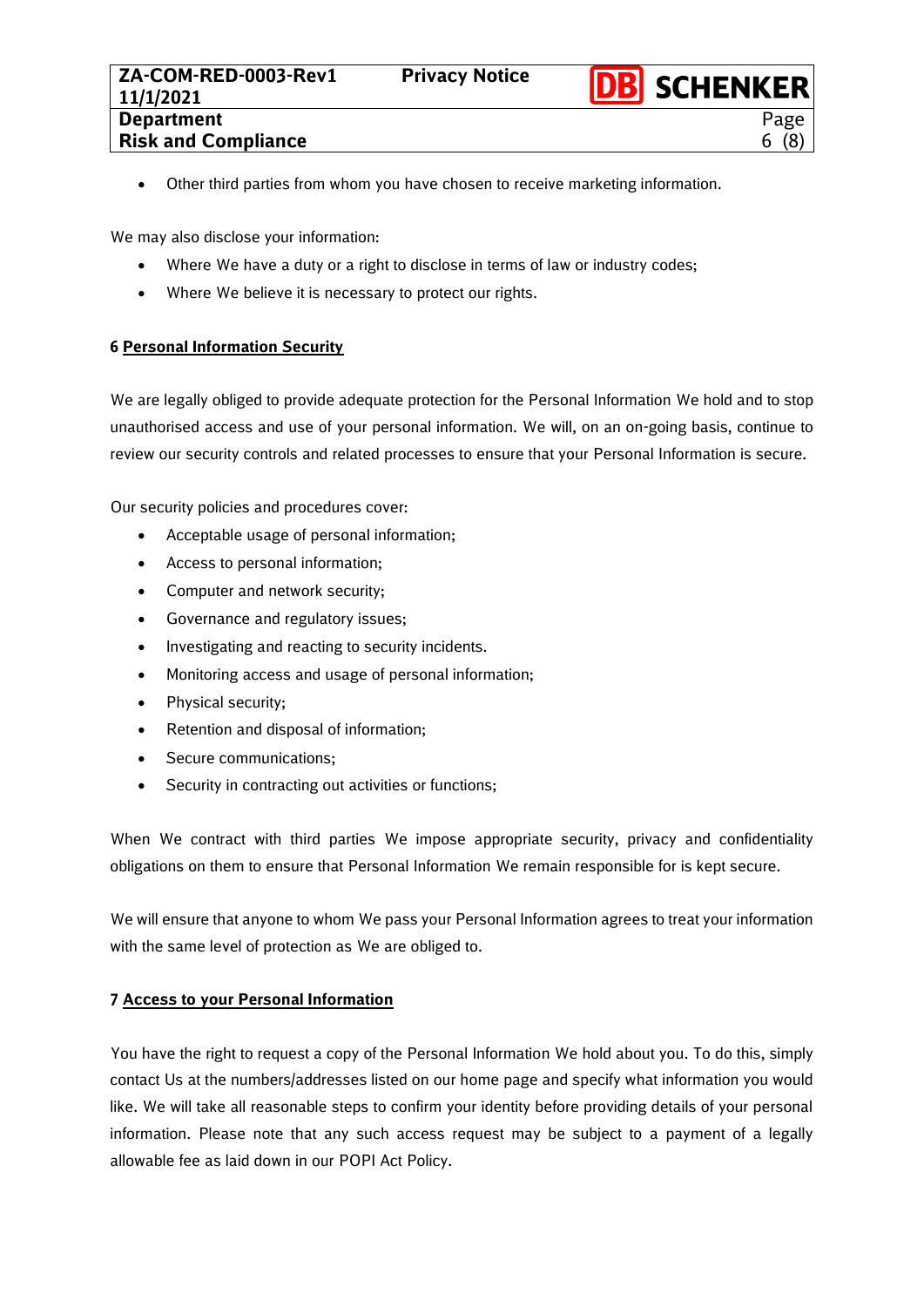Page 7 (8)

#### <span id="page-6-0"></span>**8 Correction of your Personal Information**

You have the right to ask Us to update, correct or delete your personal information. We will take all reasonable steps to confirm your identity before making changes to Personal Information we may hold about you. We would appreciate it if you would take the necessary steps to keep your Personal Information accurate and up-to-date by notifying Us of any changes We need to be aware of.

### <span id="page-6-1"></span>**9 Rights**

You have the right to:

- 9.1 object to the processing of your personal information;
- 9.2 lodge a complaint to the Information Regulator (South Africa) (IRSA). The IRSA contact details are: <https://www.justice.gov.za/inforeg.contact.ct.html> JD House 27 Stiemens Street Braamfontein Johannesburg, 2001 P.O Box 31533, Braamfontein, Johannesburg, 2017

# **General enquiries email:**

[enquiries@inforegulator.org.za](mailto:enquiries@inforegulator.org.za)

**Complaints email addresses: POPIA Complaints** [POPIAComplaints@inforegulator.org.za](mailto:POPIAComplaints@inforegulator.org.za) 

# **PAIA Complaints**

[PAIAComplaints@inforegulator.org.za](mailto:PAIAComplaints@inforegulator.org.za)

# <span id="page-6-2"></span>**10 Changes to this notice**

Please note that We may amend this Privacy Notice from time to time. Please also check Our website periodically to inform yourself of any changes.